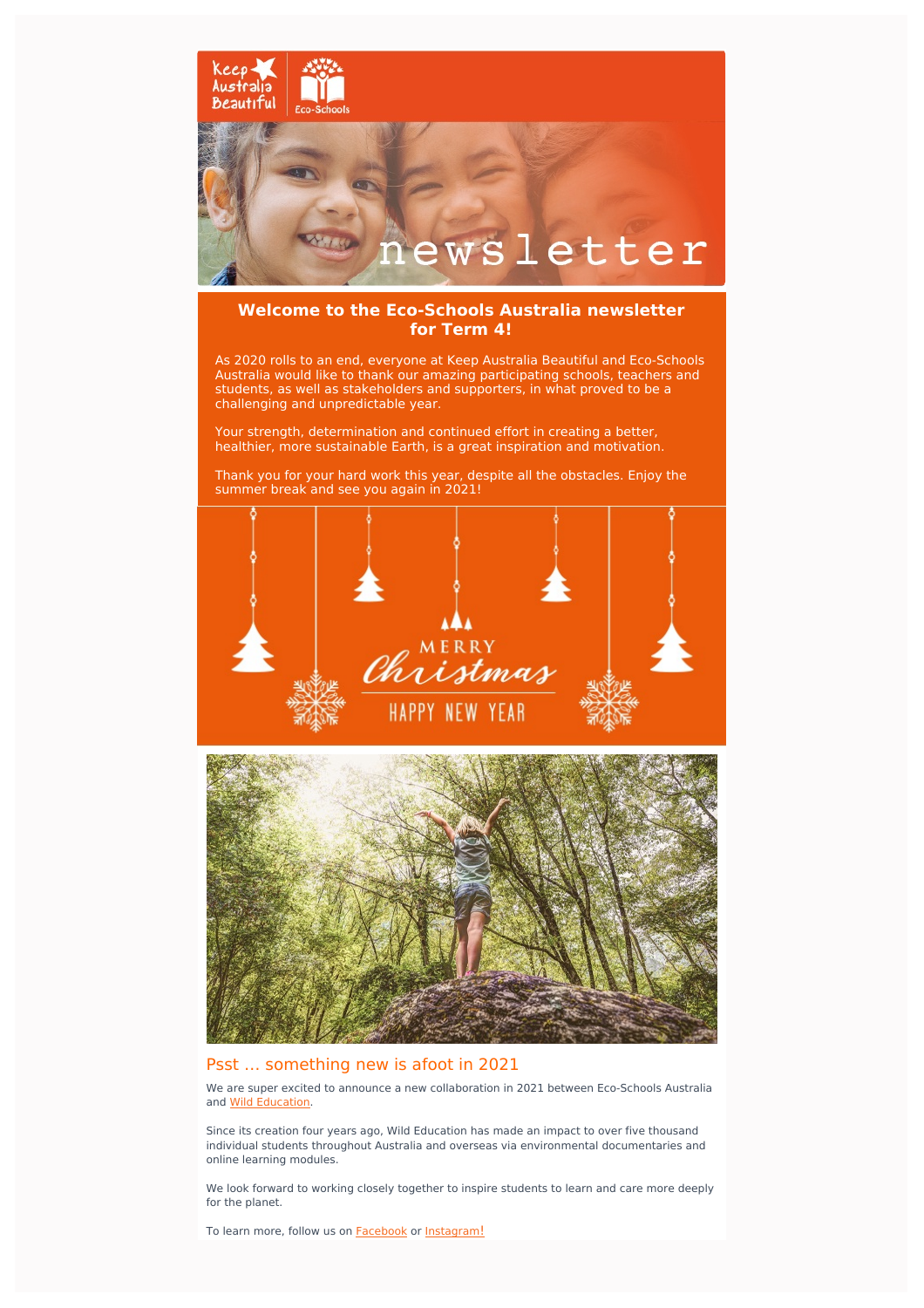

#### Congratulations to our 2020 winners!

We would like to congratulate all of our Young Reporters for the Environment (YRE) 2020 winners:

- **Article Category** (11-14 year old): Ryde Secondary School (NSW)
- **Video Category** (11-14 year old): Girraween Primary School (NT)  $\bullet$
- **Photography Category** (11-14 year old): Henbury School (NT)

YRE aims to inspire young people to seek out solutions to environmental issues in their communities and to share their findings through writing, photography or video.

To take part in 2021, complete the [Expression](https://www.eco-schools.org.au/2021-young-reporters-environment-competition) of Interest form **here**



#### The Litter Legends Competition is back in 2021

Big thanks and 'well done' to all of our participants who completed their 2020 Litter Legends campaign under COVID-19 restrictions.

Your efforts have helped reduce litter and improve recycling in your school, as well as set a fantastic example for the broader community to follow and be inspired by.

Eco-Schools Australia's Litter Legends Campaign (LLC), funded by Mars Wrigley, will be running again in 2021. We have a limited number of \$500 seed grants for eligible Aussie Eco-Schools to help them implement a project to reduce litter and/or improve recycling in their school and community.

Interested?